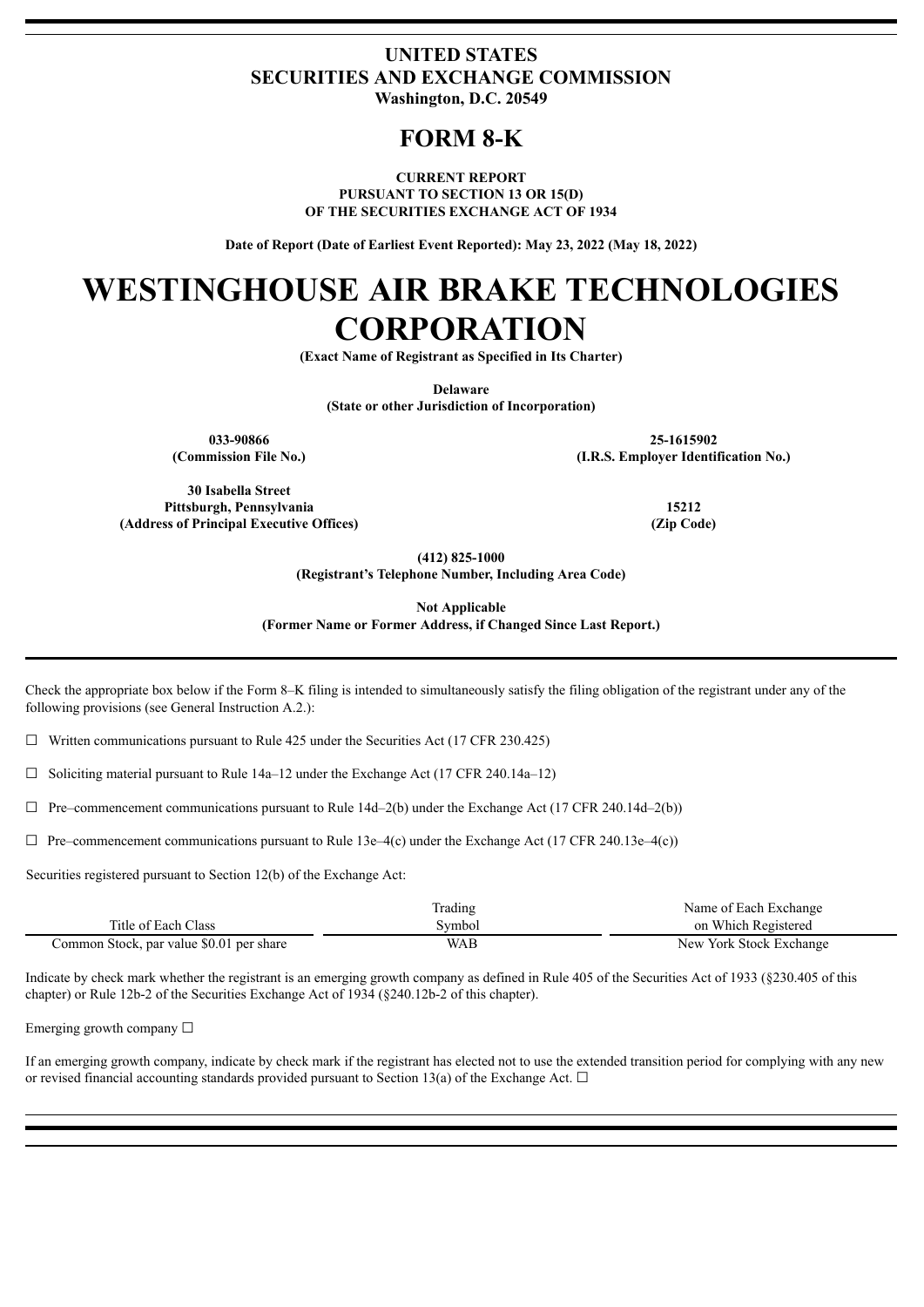#### Item 5.02. Departure of Directors or Certain Officers; Election of Directors; Appointment of Certain Officers; Compensatory Arrangements of **Certain Officers.**

On May 18, 2022, Mr. Lee B. Foster and Mr. Michael Howell, each a member of the Board of Directors (the "Board") of Westinghouse Air Brake Technologies Corporation (the "Company"), retired from the Board.

#### **Item 5.07. Submission of Matters to a Vote of Security Holders.**

At the 2022 Annual Meeting of Stockholders of the Company held on May 18, 2022 (the "Annual Meeting"), management proposals 1, 2 and 3 were approved. The proposals below are described in detail in the Company's proxy statement for the Annual Meeting, dated April 5, 2022.

The final voting results are as follows:

1. The election of three directors for a three-year term expiring in 2025:

| <b>Name of Director</b> | For         | Withheld   | <b>Broker Non-Votes</b> |
|-------------------------|-------------|------------|-------------------------|
| William E. Kassling     | 146.023.936 | 10.464.502 | 7,464,093               |
| Albert J. Neupaver      | 134.206.388 | 22.282.050 | 7,464,093               |
| Ann R. Klee             | 136.094.919 | 20.393.519 | 7.464.093               |

2. The approval of an advisory (non-binding) resolution relating to 2021 named executive officer compensation.

| †or<br>$\sim$ | Against   | Abstained | <b>Broker Non-Votes</b> |
|---------------|-----------|-----------|-------------------------|
| 147,559,387   | 8.714.198 | 214,853   | .464.093                |

3. Ratification of the appointment of Ernst & Young LLP as independent registered public accounting firm for fiscal year 2022.

| For         | Against | Abstained    | <b>Broker Non-Votes</b> |
|-------------|---------|--------------|-------------------------|
| 160,737,300 | 138,084 | 7.147<br>77. |                         |
|             |         |              |                         |